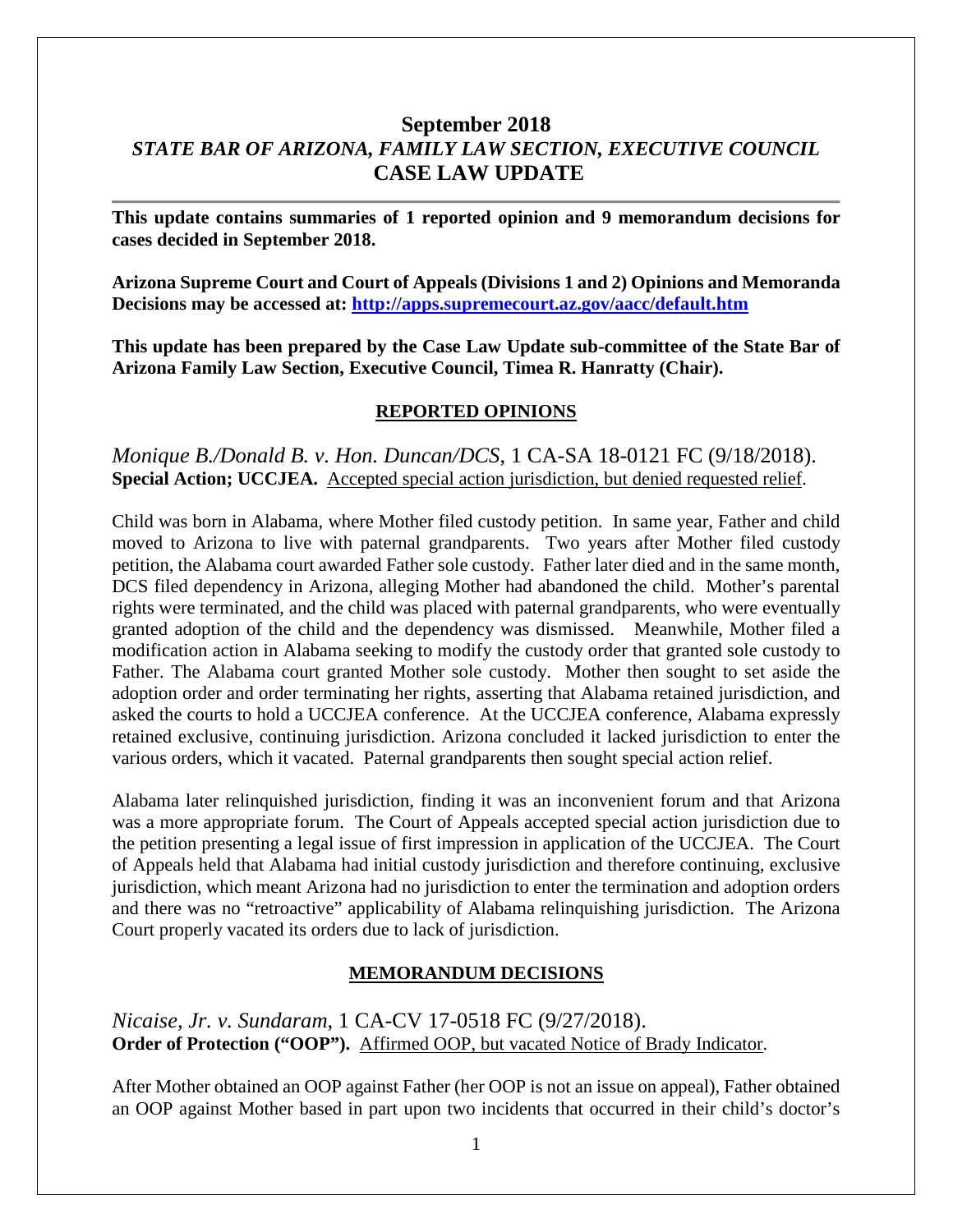office five days after Mother's OOP was issued. One of the incidents involved Mother video recording Father against his consent and the other of which involved Mother going on a "rant" about Father's behavior in front of the child's doctor and the child. The family court held a combined evidentiary hearing on Mother's contested OOP and Father's petition for an OOP against Mother. At the hearing, Mother testified first, Father then cross-examined her, and then Mother was redirected. Father was then cross-examined and Mother's counsel asked to put Mother back on the stand, which the family court allowed for purposes of rebuttal, but not without first saying it had "probably heard enough of the evidence at this point to make a determination." No testimony was presented that Mother posed a threat to the physical safety of Father or the child.

The family court upheld Mother's OOP against Father and granted Father's OOP against Mother based on Mother's "rant," which it found to be harassment, but did not find the videotaping to be domestic violence. The family court, however, issued a Notice of Brady Indicator against Mother when granting Father's OOP against Mother. Mother filed a motion for new trial/amended judgment, which the family court denied. Mother appealed, arguing her conduct was not harassment, that she was denied due process because the family court "predetermined the matter and that the Brady Act should not have been applied against her. Father argued Mother's appeal was moot because his OOP against her had expired by the time of the appeal.

The Court of Appeals held Mother's appeal was not moot because Mother may continue to suffer collateral consequences from the expired OOP, such as the OOP being considered by a court in subsequent cases, harm to Mother's reputation, *etc*. The Court of Appeals further held that the family court did not err in finding Mother's conduct during the "rant" in the doctor's office constituted harassment because the behavior fell squarely under the statutory definition of harassment, as shown by the evidence admitted at the hearing. As for Mother's due process argument, which the Court of Appeals found was without merit, the Court held the family court did not violate Mother's due process because informing the parties of the court's preliminary view after hearing all usual testimony was not improper and did not establish any predetermination by the family court.

The Court of Appeals agreed, however, with Mother that the family court erred in applying the Brady Act against her because the family court failed to conduct the required inquiry regarding Mother's access to firearms so there was no evidence at the hearing of her posing a credible threat of physical violence to Father or the child, which is required by Arizona law to impose a firearm restriction. Therefore, the Court of Appeals vacated the Notice of Brady Indicator.

*Vincent v. Shanovich*, 1 CA-CV 16-0431 FC (9/25/2018). **Retirement Account; QDRO; Clerical Mistakes under Rule 85(A).** Vacated order denying motion to set aside QDRO and remanded for entry of amended QDRO.

Petition for Dissolution was filed on August 25, 2000, which was also the date of service. Parties' Decree entered in 2002 awarded former wife one-half of former husband's ASRS retirement and Mesa Deferred Compensation Plan, including employer contribution and accrued interest as of the date of filing of the Petition for Dissolution to be reflected in a QDRO stating such provisions. Former husband moved for entry of a stipulated QDRO in 2004, which was entered by the family court. The QDRO did not specify the relevant valuation date as provided in the Decree.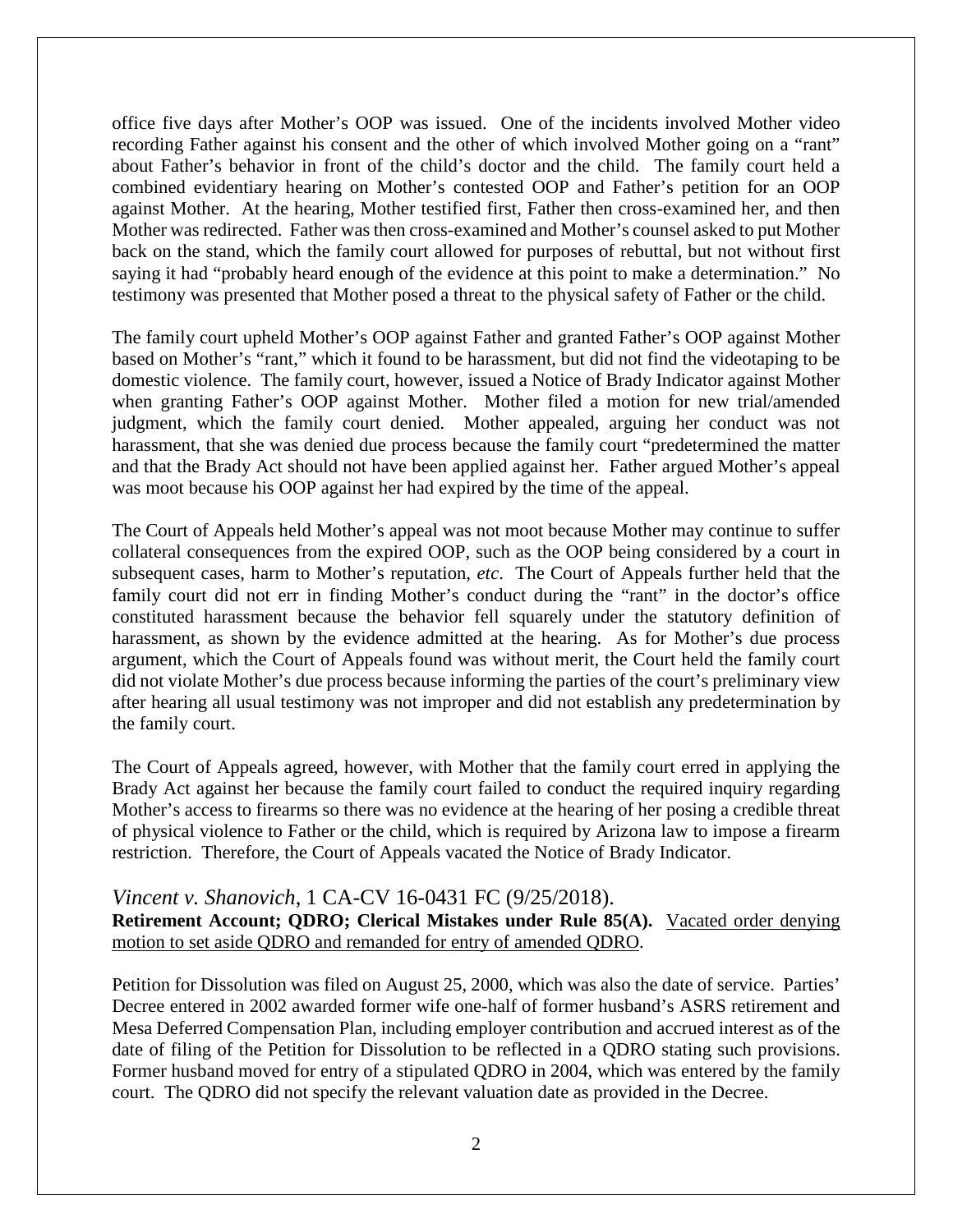When former husband neared retirement, he learned ASRS interpreted the QDRO as awarding former wife half of his entire retirement benefit, including the post-divorce accrued portion. As such, former husband filed a motion to set aside the QDRO under ARFLP 85, and alternatively under 85(A), arguing it contained a clerical mistake, as it omitted the valuation date specified in the Decree and was therefore void. He attached a proposed amended QDRO, which included the filing date of the divorce petition as the valuation date. Former wife conceded the express terms of the Decree and did not argue she was entitled to any more than that which the Decree awarded her, but maintained former husband's motion failed to establish a clerical mistake.

The family court denied former husband's motion to set aside QDRO that former husband filed due to alleged clerical mistake and award of attorneys' fees to former wife. The family court reasoned that the Decree and QDRO were unambiguous and were never appealed. Former husband timely appealed that order. The Court of Appeals initially dismissed former husband's appeal of the denial due to lack of jurisdiction and vacated the fee award. Former husband then filed a petition for review of the lack of jurisdiction issue and the Arizona Supreme Court held an order granting or denying a motion to correct clerical mistakes pursuant to Rule 85(A) was appealable so the Arizona Supreme Court directed the Court of Appeals to consider whether the QDRO accurately reflects the family court's intent expressed in the Decree to award former wife a one-half portion of former husband's retirement as of the date of filing of the divorce petition.

On the second appeal, the Court of Appeals considered the merits and held that the omission of the valuation date from the QDRO was a clerical mistake under Rule 85(A), reasoning that the Decree directed the division date to be the date of filing, which was also the date of service, and is in accord with Arizona law that only community property as of the date of service is subject to division in a Decree. Because the family court's order was unclear as to the division date, the QDRO was not complete and did not accurately reflect the Decree, so contains a clerical mistake. The family court should have corrected the clerical mistake and not doing so was error. The Court of Appeals vacated the denial of the motion to set aside the QDRO and remanded for the family court to enter an amended QDRO reflecting a division date as of the date of filing/ service.

#### *Tairou v. Ayessou*, 2 CA-CV 2018-0065-FC (9/14/2018).

#### **Findings Necessary for Parenting Time Order.** Vacated parenting time order and remanded for further findings.

In the parties' decree entered after trial, the family court ordered that Mother would remain the primary residential parent, and granted Father parenting time for three weekends to every one for Mother, from the end of school on Friday until 6:00 p.m. Sunday, and each week from noon on Wednesdays until the start of school on Thursday morning. Neither party requested this parenting time schedule. The family court did address each of the -403(A) findings, but did not explain or make the specific findings or best interests explanation as to why granting Mother primary custody or reducing Father's parenting time from the temporary orders was appropriate. Father appealed, arguing the family court failed to make proper -403 findings.

The Court of Appeals found the family court indeed made inadequate findings or explanation why this new parenting plan was implemented or why it was in the best interest of the children and vacated that portion of the decree.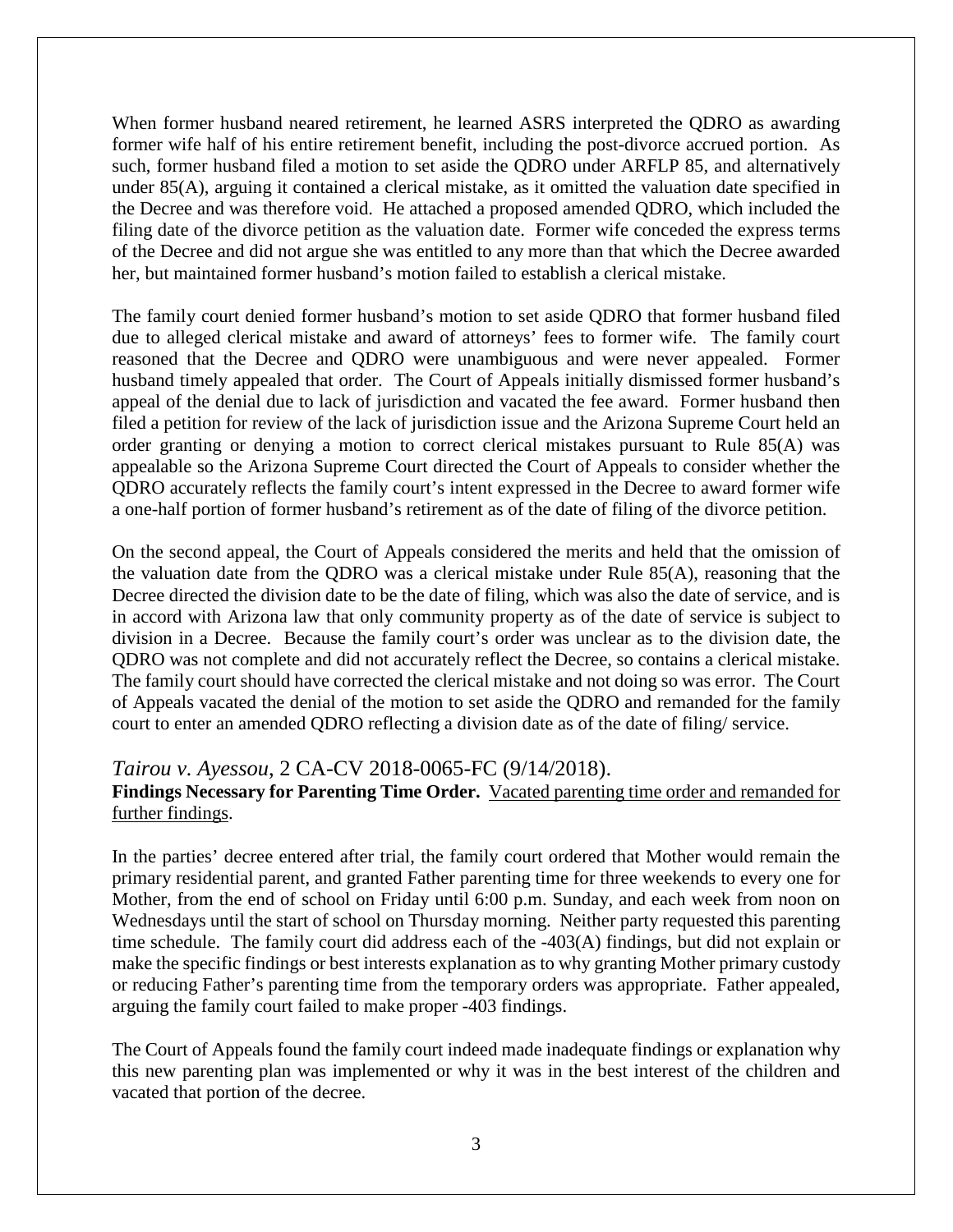## *Lopez v. Lopez*, 1 CA-CV 17-0736-FC (9/13/2018). **Order of Protection ("OOP").** Affirmed trial court's order upholding OOP.

Wife obtained an *ex parte* OOP after alleging Husband had been "physically, emotionally, and mentally abusive" towards her during their 18-month marriage, alleging specific dates of such acts of domestic violence. Husband requested a hearing, at which the superior court upheld the OOP, finding Wife proved acts of domestic violence on four of the specific dates mentioned in her petition. The superior court also found that Husband's testimony was not credible. Husband appealed, arguing the superior court abused its discretion by violating his due process rights because it considered testimony about matters/allegations not sufficiently specified/alleged in Wife's petition, which he asserts lacked specific dates and acts, and by ordering a firearm restriction under the Brady Act because there was no basis upon which the court could have concluded he posed a credible threat to Wife's physical safety, and that the superior court abused its discretion because its findings were supported by improper evidence.

The Court of Appeals affirmed, as it will not reweigh the evidence or make credibility determinations, instead deferring to the superior court's findings in those regards. The Court of Appeals disagreed with Husband's Brady Act argument, as Wife's petition requested the court order Husband to not be permitted to possess firearms because of a risk of harm, which was sufficient to put the matter at issue and Husband on notice. The superior court also heard testimony and made findings sufficient to apply the Brady Act.

### *Downum v. Downum*, 1 CA-CV 17-0693-FC (9/13/2018).

**Spousal Maintenance; Res Judicata; Overpayment of Child Support; Enforcement of Decree re: QDRO; Attorneys' Fees.** Affirmed orders denying Wife's petition to modify spousal maintenance, division of ASRS account, but remanded for enforcement of Decree's QDRO orders.

In this case, the trial court had already modified its spousal maintenance terms set forth in the Decree. Wife filed a subsequent petition and submitted evidence that was for the most part duplicative of the evidence she submitted during the prior evidentiary hearing, including the difficulty she faced finding employment, her sacrifices for Husband's career, *etc*. Wife argued that Husband's income had increased, however, the trial court found that such increase was temporary.

The Court of Appeals affirmed the trial court's determination that Wife failed to show a substantial and continuing change of circumstances since the prior modification order. The Court emphasized that facts known at the time of the prior court hearing could not establish changed circumstances when such changes took place. In this case, Wife argued in part that the emancipation of the youngest child and the termination of the child support obligation constituted changed circumstances. The Court held that the child's eventual emancipation was known by the trial court at the time of the initial trial and prior modification proceeding and thus did not establish changed circumstances and res judicata prevents Wife from obtaining a modification based on facts which could have been raised in the previous proceedings.

Wife also argued that the superior court failed to consider several claims she raised, but she did not object to the adequacy of the findings to the trial court and thus the Court of Appeals held she waived any objection to the sufficiency of such findings. The Court of Appeals also noted that it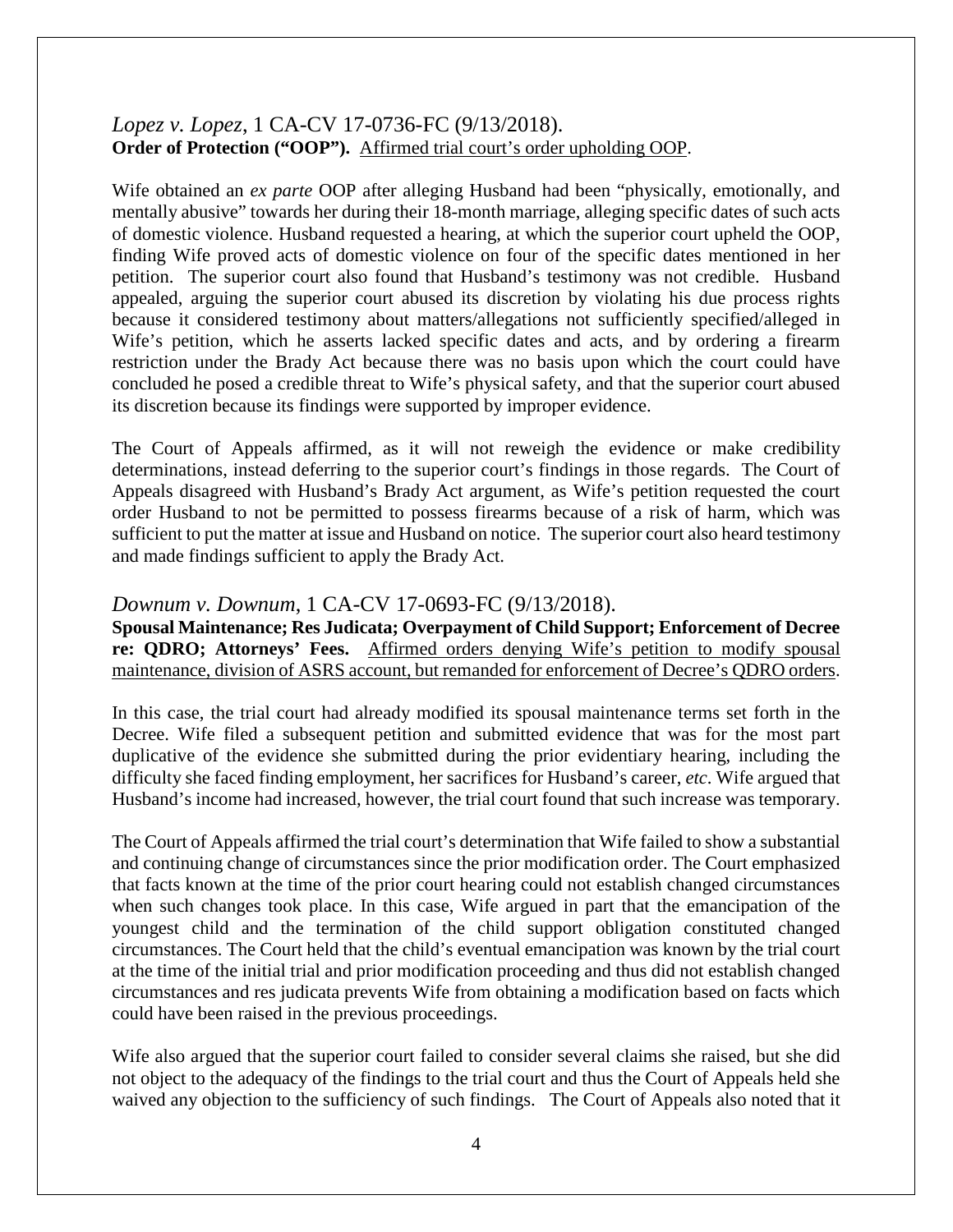was proper for the trial court to consider Husband's bankruptcy proceedings for purposes of Husband's ability to provide spousal maintenance to Wife.

Regarding Husband's ASRS retirement account, the Court of Appeals agreed with the trial court that Wife was precluded from seeking a modification of the Decree's orders regarding the ASRS account, but remanded to the trial court the issue of enforcement of the Decree's orders regarding the QDRO, including the preparation thereof.

Husband had continued making his child support payments after the younger child's emancipation and thus overpaid his obligation. The Court of Appeals affirmed the trial court's discretion to order reimbursement. Wife had failed to provide a copy of the trial transcript pursuant to her appeal, which defeated some of her arguments including her argument that the trial court erred in determining the amount of the child support overpayment. The Court of Appeals affirmed the trial court's award of attorney fees to Husband associated with the child support overpayment issue.

#### *Matthew v. Robles*, 1 CA-CV 17-0494 (9/13/2018).

**Modification; Attorneys' Fees.** Reversed trial court's orders denying petition to modify child support and award of fees and remanded for child support modification proceeding to occur.

Child support orders were entered in 2013 originally, which required Mother to pay Father approximately \$40.00 in monthly child support. The parties later agreed to terminate her obligation due to Father's increased income. Father then petitioned to modify in 2016, arguing the prior judgment had become "outdated." The family court held an evidentiary hearing and issued an order in 2017 ordering Mother pay Father child support of approximately \$47.05. The order attributed gift income to Father, not based on evidence presented at the hearing, but instead based on a prior finding by the family court attributing over \$1,000 per month in gift income to Father. Father moved to alter or amend the order, which was denied, and filed a new petition to modify child support, which was dismissed because Father had "failed to demonstrate a material change in circumstances." The family court also awarded Mother her attorneys' fees in having to file a response to Father's petition because it "was not reasonably filed." Father appealed.

The Court of Appeals held that Father should have been granted a hearing as he presented a colorable claim of a substantial and continuing change of circumstances in his March 2017 petition. He avowed that he no longer receives recurring gift income and offered an AFI reflecting the same. As alleged, the overall variation in the child support obligation exceeded 15%. Mother did not contest Father's avowals or evidence. The Court of Appeals also reversed the award of attorneys' fees to Mother on the same basis—Father presented a colorable claim.

## *In Re the Marriage of Plummer & Edwards*, 2 CA-CV 2018-0013 (9/13/2018). **Spousal Maintenance.** Vacated and remanded modified spousal maintenance orders.

Susan appeals the trial court's order modifying her spousal maintenance and imposing a termination date when it did not find a substantial or continuing change of circumstances to justify modification and instead relied on impermissible factors.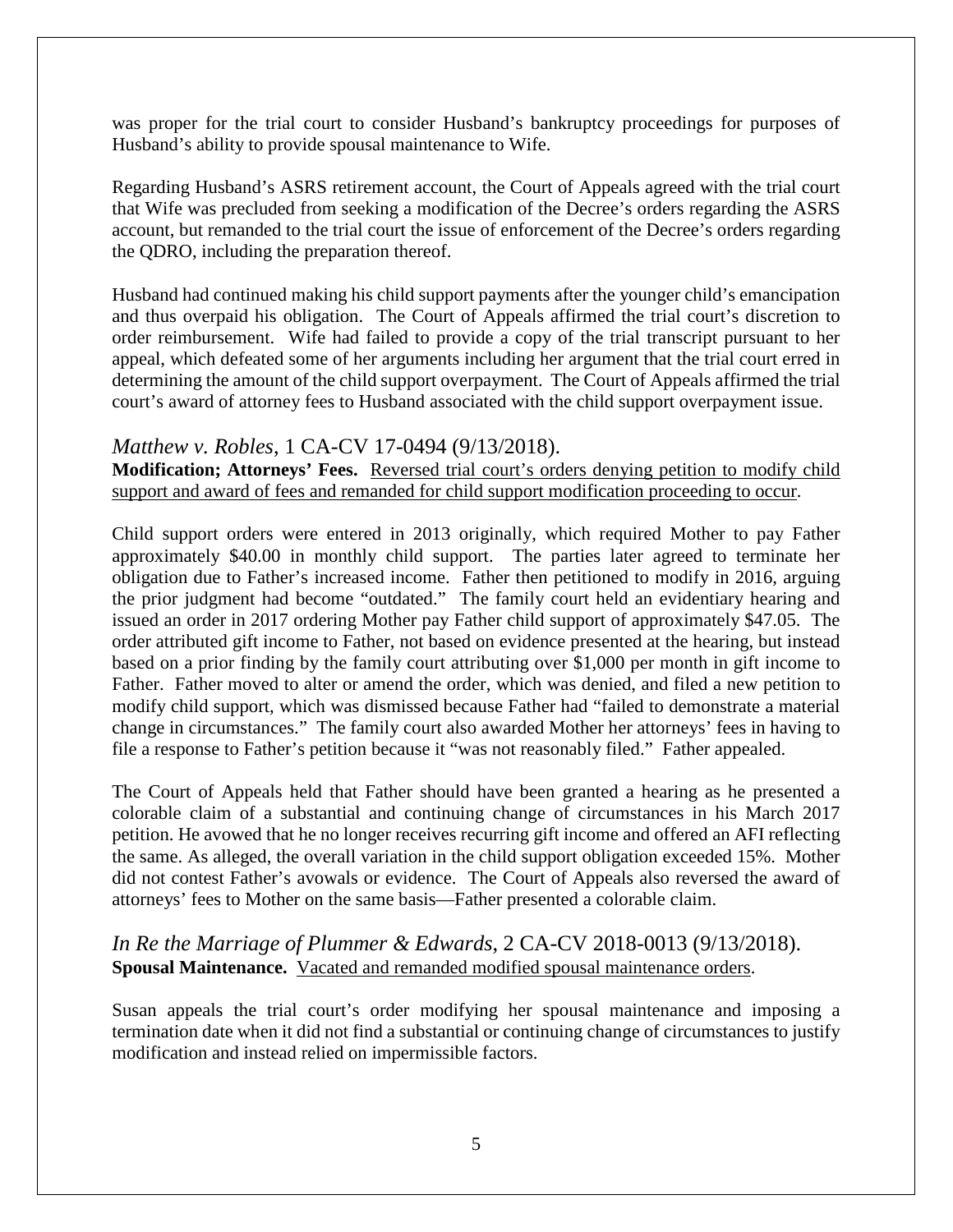After a 22-year marriage, James was ordered to pay \$3,746 in spousal maintenance. James petitioned to modify, arguing that the improved housing market provided the change of circumstances as it allowed Susan (who had worked as a realtor) to be self-supporting. He also argued he had no discretionary income. Susan countered with a request for increased spousal maintenance. After finding no substantial changes to either party's income or expenses, the court found that after considering other "relevant circumstances," the indefinite award would be changed to a modifiable award of rehabilitative spousal maintenance. The court reduced the award by 50% and set a termination date.

Regarding children living at home, at the time the decree was entered, only a 17 year old resided with Susan. The appellate court noted that it was reasonably foreseeable that the child would not be residing in her home indefinitely. The court also stated that recovery from emotional distress is not an economic or objective factor and recovery would have been anticipated at the time of the decree. The final two factors are speculative as to future income. The trial court's reliance on what Susan could earn was an impermissible basis for modification. Thus, James needed to wait until Susan had begun to financially support herself before filing a petition for modification.

The appellate court noted that the burden is on the party requesting a modification to prove "an actual, objective, unanticipated, and continuing change of circumstances since entry of the decree." Noting no substantial change in the financial circumstances, the trial court found a change based on other, improper circumstances (Susan no longer having 3 children living at home, having recovered from her emotional distress, the improvement of the housing market would allow Susan to be independent if she made reasonable efforts to use her real estate license, and Susan's desire to own a business and be self-supporting), which constituted an abuse of discretion. The Court of Appeals reasoned that instead of relying on the proper, objective, substantial and continuing change in circumstance standard, it modified the award because it thought Susan was capable of working and ought to work. The trial court's order was therefore improper and vacated.

### *Kennedy v. Wybenga*, 1 CA-CV 17-0559-FC (9/11/2018).

**Child Support; UIFSA; ADA Accommodations; Appointment of a GAL.** Reversed dismissal of petition to modify child support and order appointing a GAL and remanded for reconsideration of petition to modify child support and request for accommodations pursuant to the Americans with Disabilities Act ("ADA").

The parties were divorced in AZ and the original and modified child support orders were issued in AZ. The trial court then permitted Mother to relocate to CA in 2014. Father remained in AZ and moved to modify child support in 2016, he also moved to determine arrearages and grant injunctive relief. Mother argued that the AZ Court did not have jurisdiction over the child support issues. As it relates to child support, initially the AZ Court ruled it did have jurisdiction, and then after a UIFSA conference with the CA Judge, ruled it did not have jurisdiction on the child support issues because the child support orders had been registered in CA. Father contends that CA lacked jurisdiction and improperly registered the child support order for modification in May 2016 because he is an AZ resident; thus, AZ never lost continuing, exclusive jurisdiction over child support issues according to the UIFSA.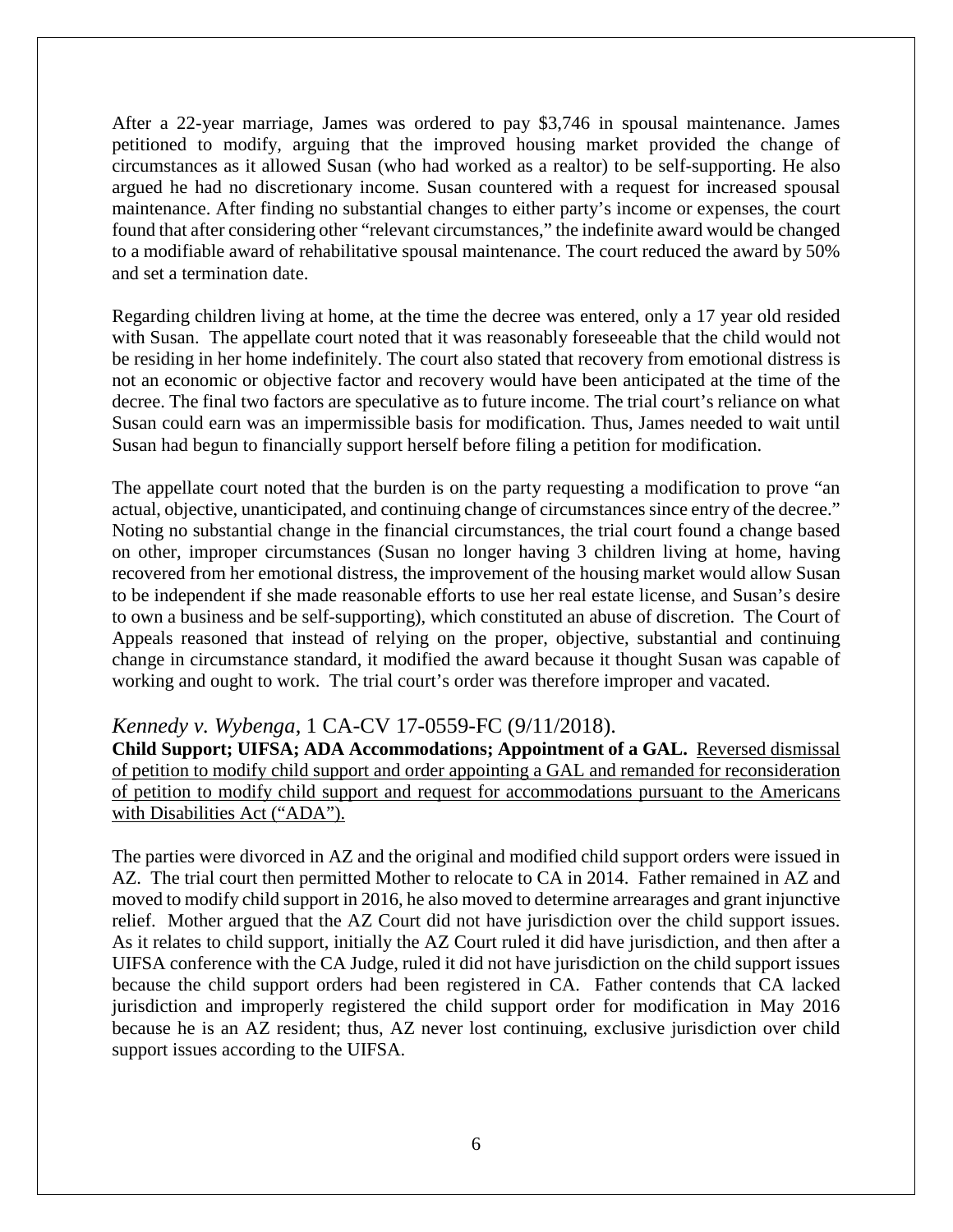The Court of Appeals found that CA could register the AZ order for purposes of enforcement, but lacked jurisdiction to modify it unless both parents lived in CA and the child no longer lived in AZ. There was a discussion of a child support order that was issued in CA, but it was found to be essentially an enforcement order and did not mean that AZ lost its continuing and exclusive jurisdiction to modify child support, which AZ retained because it issued the controlling order under UIFSA and Father lived in AZ where he petitioned to modify.

The trial court addressed Father's request for accommodations under the ADA to allow a cognitive interpreter (not an attorney) because he had difficulty speaking coherently due to disabilities. In relation to this request, the court set a hearing and appointed a GAL to meet with Father and advise the court whether he could represent himself or if a guardianship was necessary. Father contends the court lacked authority to appoint a GAL and violated his due process rights by doing so. The trial court failed to cite any rule or statute authorizing the appointment of a GAL for an adult who has not previously been ruled incompetent or incapacitated.

The Court of Appeals found that the trial court lacked authority and failed to follow the constitutionally-mandated procedures before appointing a GAL. This matter is governed by the Family Law Procedure—rules which specifically preclude the court from appointing a guardian to act on behalf of an incompetent person, except as provided in A.R.S. Title 14. Ariz. R. Fam. Law P. 10(I). The trial court failed to follow the constitutionally-mandated procedures before appointing a GAL. So, the order appointing the GAL was vacated and remanded for reconsideration of Father's request for an ADA accommodation.

#### *Friedman v. Friedman*, 1 CA-CV 17-0703-FC (9/11/2018).

#### **Change in Circumstance; Spousal Maintenance.** Affirmed denial of petition to modify spousal maintenance.

The trial court initially entered a decree of legal separation following a contested hearing. Both parties were Canadian citizens. Father had a work visa while Mother had a dependent visa. Following the legal separation trial, Mother was awarded spousal maintenance of \$2,800 per month for six years to "allow Mother the time she needs to secure additional employment and arrange for any training she needs to secure appropriate employment". The superior court also found that "Mother's immigration situation has affected her ability to gain employment." In 2015, Father petitioned for dissolution and refused to renew Mother's dependent visa which was due to expire in 2016. After her visa expired, Mother had to return to Canada (with the minor child).

As part of the divorce proceedings, Mother petitioned to modify her spousal maintenance and claimed her continued unemployment and return to Canada, and her need for further education and training, were unforeseen circumstances that supported a modification of spousal maintenance. The trial court found that such circumstances were foreseeable at the time of the legal separation and thus did not rise to the level of an unforeseen substantial change of circumstances since the entry of the decree of legal separation. Such potential events were addressed at the time of the original hearing / decree, were reasonably anticipated as possibilities, and thus were not unforeseen contingencies. The trial court also found that Mother could have started making steps toward obtaining training and employment after the legal separation but failed to do so.